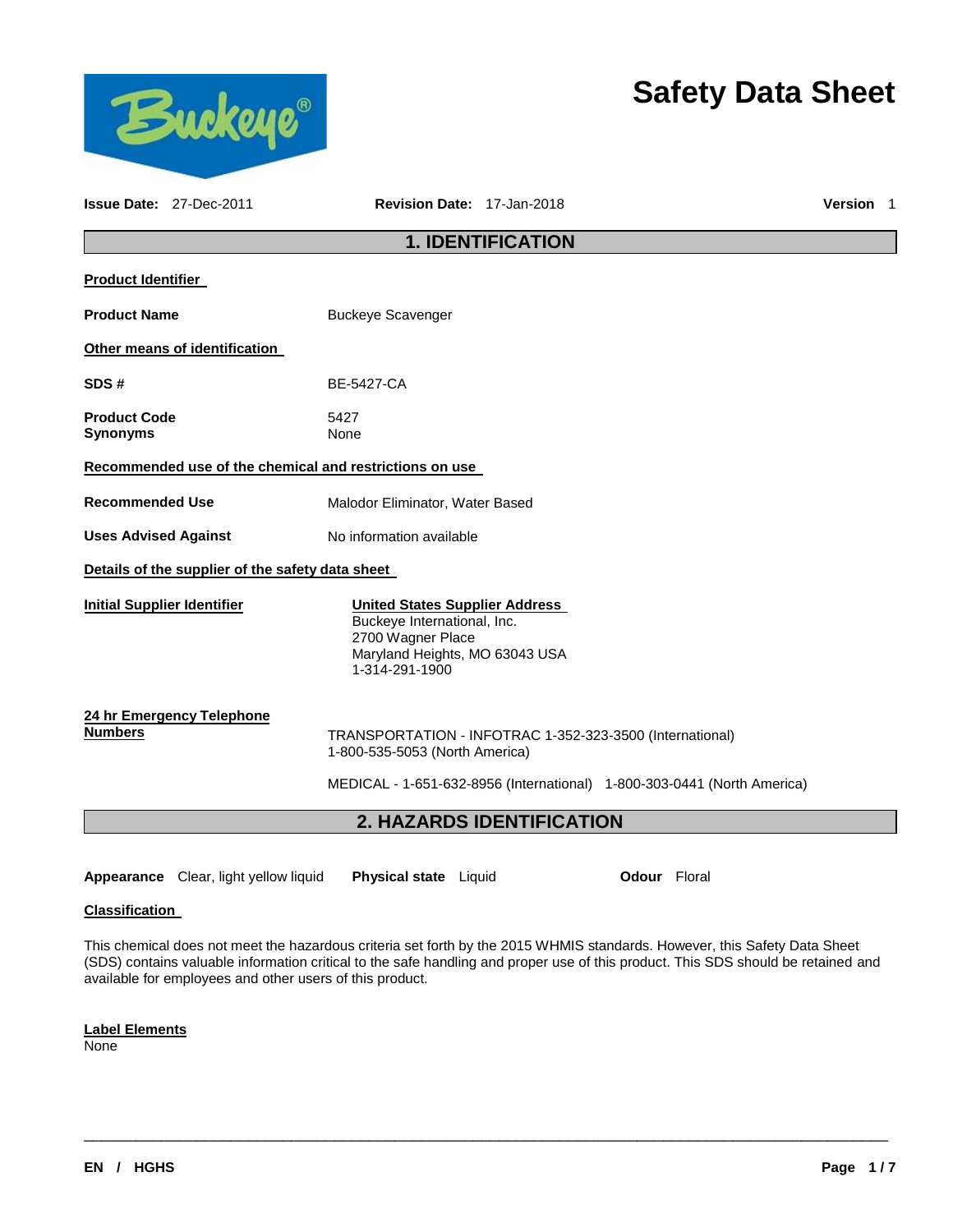### **3. COMPOSITION/INFORMATION ON INGREDIENTS**

\_\_\_\_\_\_\_\_\_\_\_\_\_\_\_\_\_\_\_\_\_\_\_\_\_\_\_\_\_\_\_\_\_\_\_\_\_\_\_\_\_\_\_\_\_\_\_\_\_\_\_\_\_\_\_\_\_\_\_\_\_\_\_\_\_\_\_\_\_\_\_\_\_\_\_\_\_\_\_\_\_\_\_\_\_\_\_\_\_\_\_\_\_

#### **Substance**

The product contains no substances which at their given concentration, are considered to be hazardous to health.

|                                     | <b>4. FIRST AID MEASURES</b>                                                                                                                           |
|-------------------------------------|--------------------------------------------------------------------------------------------------------------------------------------------------------|
| <b>First Aid Measures</b>           |                                                                                                                                                        |
| Eye contact                         | Rinse immediately with plenty of water, also under the eyelids, for at least 15 minutes. Get<br>medical attention if irritation develops and persists. |
| <b>Skin contact</b>                 | Wash skin with soap and water. Get medical attention if irritation develops or persists.                                                               |
| <b>Inhalation</b>                   | Remove to fresh air.                                                                                                                                   |
| Ingestion                           | Give two large glasses of water. Do NOT induce vomiting. Never give anything by mouth to<br>an unconscious person. Get medical attention.              |
| Most important symptoms and effects |                                                                                                                                                        |
| <b>Symptoms</b>                     | Eye contact may cause redness or burning sensation.                                                                                                    |
|                                     | Indication of any immediate medical attention and special treatment needed                                                                             |
| Note to doctors                     | Treat symptomatically.                                                                                                                                 |
|                                     |                                                                                                                                                        |

# **5. FIREFIGHTING MEASURES**

| <b>Suitable Extinguishing Media</b>                                                                              | Use extinguishing measures that are appropriate to local circumstances and the<br>surrounding environment.                            |
|------------------------------------------------------------------------------------------------------------------|---------------------------------------------------------------------------------------------------------------------------------------|
| Unsuitable extinguishing media                                                                                   | Not determined                                                                                                                        |
| Specific hazards arising from the<br>chemical                                                                    | Combustion products may be toxic.                                                                                                     |
| <b>Hazardous Combustion Products</b>                                                                             | Carbon oxides.                                                                                                                        |
| <b>Explosion Data</b><br><b>Sensitivity to Mechanical Impact None.</b><br><b>Sensitivity to Static Discharge</b> | None.                                                                                                                                 |
| Special protective equipment for<br>fire-fighters                                                                | Firefighters should wear self-contained breathing apparatus and full firefighting turnout<br>gear. Use personal protection equipment. |

### **6. ACCIDENTAL RELEASE MEASURES**

### **Personal precautions, protective equipment and emergency procedures**

**Personal precautions** Use personal protection recommended in Section 8.

\_\_\_\_\_\_\_\_\_\_\_\_\_\_\_\_\_\_\_\_\_\_\_\_\_\_\_\_\_\_\_\_\_\_\_\_\_\_\_\_\_\_\_\_\_\_\_\_\_\_\_\_\_\_\_\_\_\_\_\_\_\_\_\_\_\_\_\_\_\_\_\_\_\_\_\_\_\_\_\_\_\_\_\_\_\_\_\_\_\_\_\_\_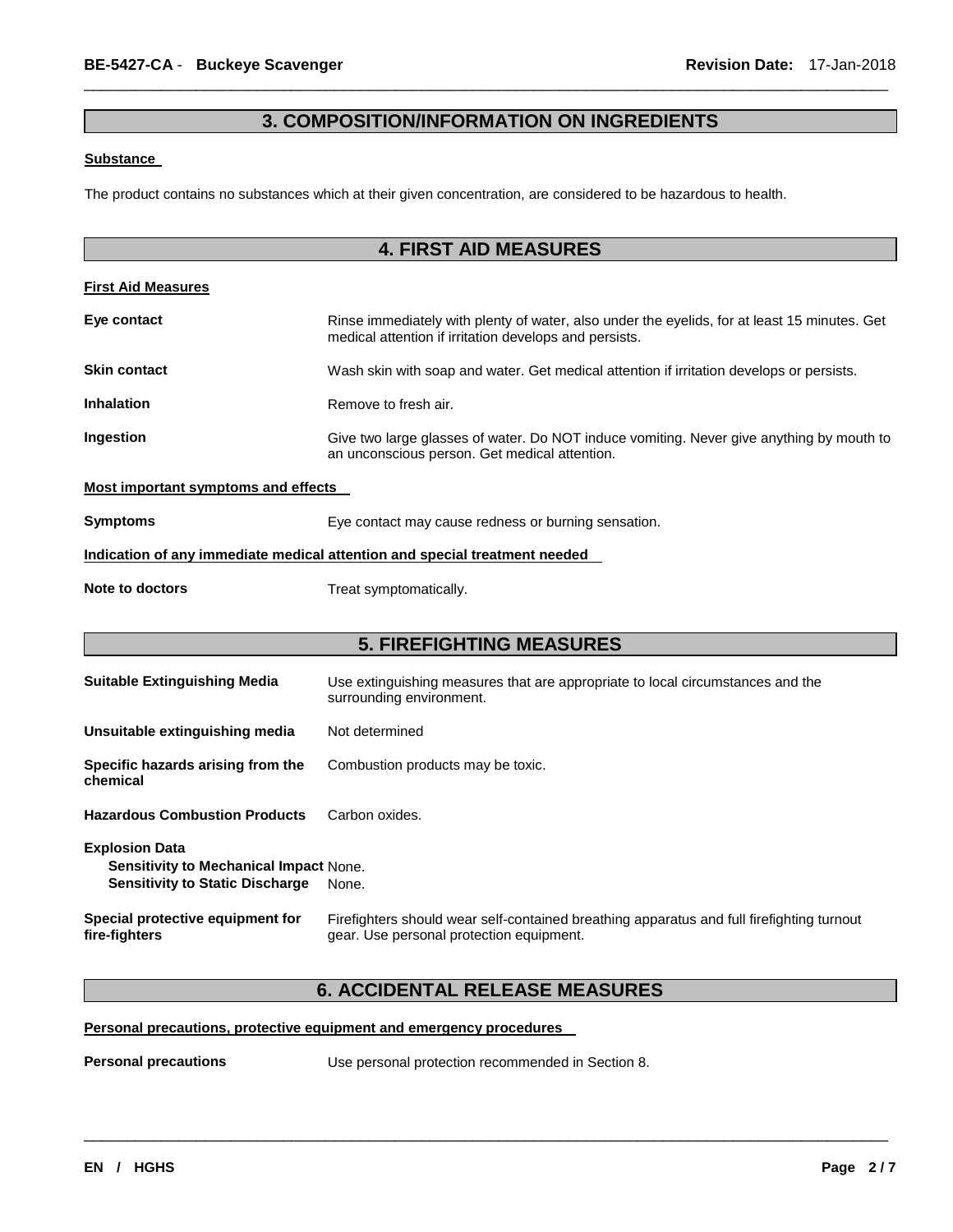| <b>Environmental precautions</b>                     |                                                                                                                                                                     |  |  |  |  |  |  |
|------------------------------------------------------|---------------------------------------------------------------------------------------------------------------------------------------------------------------------|--|--|--|--|--|--|
| <b>Environmental precautions</b>                     | Prevent from entering into soil, ditches, sewers, waterways and/or groundwater. See<br>Section 12, Ecological Information. See Section 13: DISPOSAL CONSIDERATIONS. |  |  |  |  |  |  |
| Methods and material for containment and cleaning up |                                                                                                                                                                     |  |  |  |  |  |  |
| <b>Methods for containment</b>                       | Prevent further leakage or spillage if safe to do so.                                                                                                               |  |  |  |  |  |  |
| Methods for cleaning up                              | Pick up with mop, wet/dry vac, or absorbent material. Rinse area with clear water and allow<br>floor to dry before allowing traffic.                                |  |  |  |  |  |  |
| Prevention of secondary hazards                      | Clean contaminated objects and areas thoroughly observing environmental regulations.                                                                                |  |  |  |  |  |  |
|                                                      |                                                                                                                                                                     |  |  |  |  |  |  |
|                                                      | <b>7. HANDLING AND STORAGE</b>                                                                                                                                      |  |  |  |  |  |  |

\_\_\_\_\_\_\_\_\_\_\_\_\_\_\_\_\_\_\_\_\_\_\_\_\_\_\_\_\_\_\_\_\_\_\_\_\_\_\_\_\_\_\_\_\_\_\_\_\_\_\_\_\_\_\_\_\_\_\_\_\_\_\_\_\_\_\_\_\_\_\_\_\_\_\_\_\_\_\_\_\_\_\_\_\_\_\_\_\_\_\_\_\_

| <b>Precautions for safe handling</b>                                                                                                                                                                                                                                                             |                                                                                              |  |  |  |  |
|--------------------------------------------------------------------------------------------------------------------------------------------------------------------------------------------------------------------------------------------------------------------------------------------------|----------------------------------------------------------------------------------------------|--|--|--|--|
| Advice on safe handling<br>Handle in accordance with good industrial hygiene and safety practice. Use personal<br>protection recommended in Section 8. Avoid contact with skin, eyes or clothing. Wash<br>thoroughly with soap and water after handling. Keep containers closed when not in use. |                                                                                              |  |  |  |  |
|                                                                                                                                                                                                                                                                                                  | Conditions for safe storage, including any incompatibilities                                 |  |  |  |  |
| <b>Storage Conditions</b>                                                                                                                                                                                                                                                                        | Keep container tightly closed in a dry and well-ventilated place. Store at room temperature. |  |  |  |  |
| Incompatible materials                                                                                                                                                                                                                                                                           | Chlorine bleach                                                                              |  |  |  |  |

# **8. EXPOSURE CONTROLS/PERSONAL PROTECTION**

### **Control parameters**

**Exposure Limits** No exposure limits noted for ingredient(s). The following information is given as general guidance.

| Appropriate engineering controls                                      |                                                                                                       |  |  |  |  |
|-----------------------------------------------------------------------|-------------------------------------------------------------------------------------------------------|--|--|--|--|
| <b>Engineering controls</b>                                           | Ensure adequate ventilation, especially in confined areas. Eyewash stations. Showers.                 |  |  |  |  |
| Individual protection measures, such as personal protective equipment |                                                                                                       |  |  |  |  |
| <b>Eye/face protection</b>                                            | Risk of contact: Wear approved safety goggles.                                                        |  |  |  |  |
| Skin and body protection                                              | Wear rubber gloves or other impervious gloves.                                                        |  |  |  |  |
| <b>Respiratory protection</b>                                         | No protection is ordinarily required under normal conditions of use and with adequate<br>ventilation. |  |  |  |  |
| <b>General hygiene considerations</b>                                 | Handle in accordance with good industrial hygiene and safety practice.                                |  |  |  |  |

\_\_\_\_\_\_\_\_\_\_\_\_\_\_\_\_\_\_\_\_\_\_\_\_\_\_\_\_\_\_\_\_\_\_\_\_\_\_\_\_\_\_\_\_\_\_\_\_\_\_\_\_\_\_\_\_\_\_\_\_\_\_\_\_\_\_\_\_\_\_\_\_\_\_\_\_\_\_\_\_\_\_\_\_\_\_\_\_\_\_\_\_\_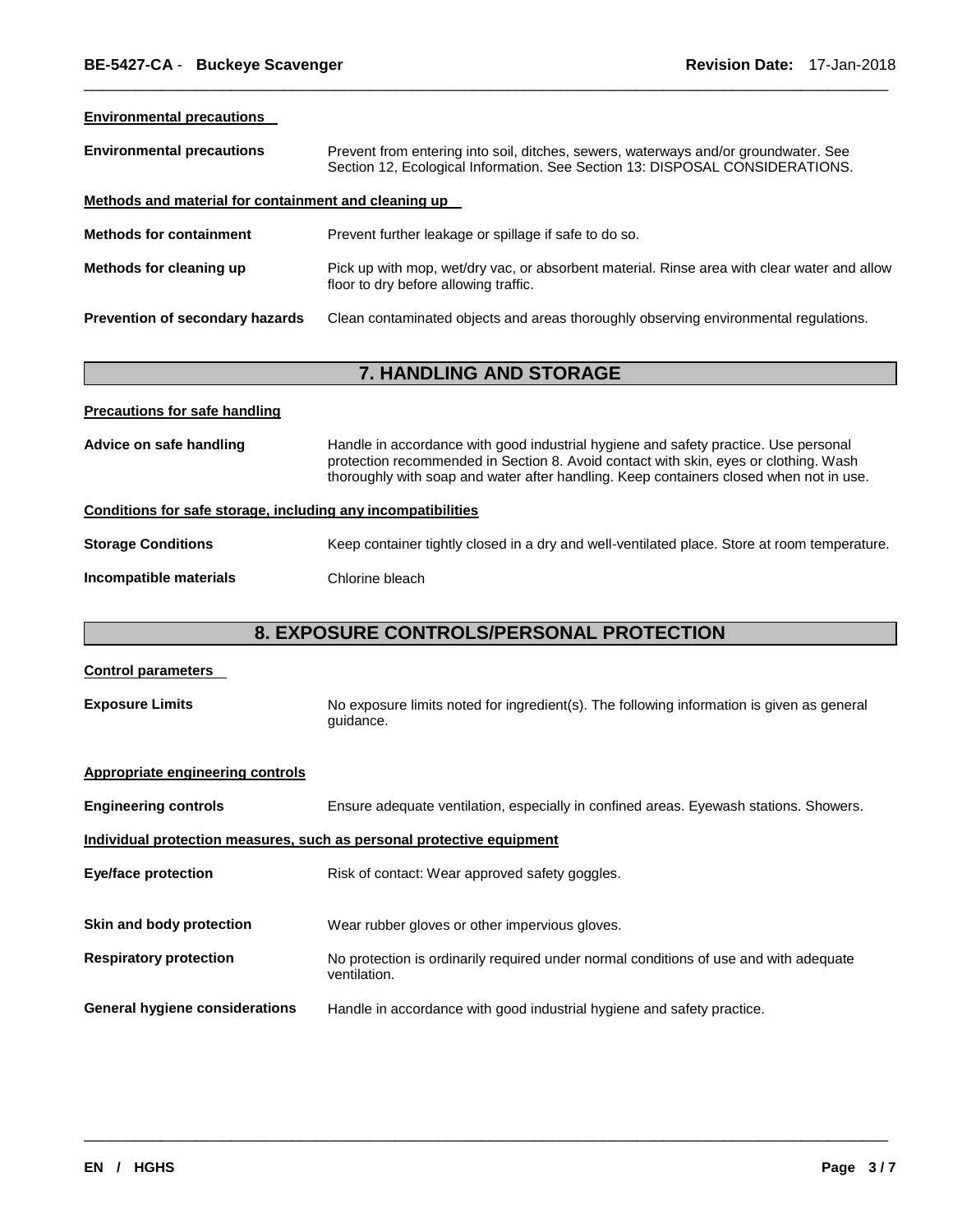# **9. PHYSICAL AND CHEMICAL PROPERTIES**

\_\_\_\_\_\_\_\_\_\_\_\_\_\_\_\_\_\_\_\_\_\_\_\_\_\_\_\_\_\_\_\_\_\_\_\_\_\_\_\_\_\_\_\_\_\_\_\_\_\_\_\_\_\_\_\_\_\_\_\_\_\_\_\_\_\_\_\_\_\_\_\_\_\_\_\_\_\_\_\_\_\_\_\_\_\_\_\_\_\_\_\_\_

| Information on basic physical and chemical properties |                            |                  |
|-------------------------------------------------------|----------------------------|------------------|
| <b>Physical state</b>                                 | Liquid                     |                  |
| Appearance                                            | Clear, light yellow liquid |                  |
| <b>Colour</b>                                         | Clear, light yellow        |                  |
| <b>Odour</b>                                          | Floral                     |                  |
| <b>Odour Threshold</b>                                | No information available   |                  |
| <b>Property</b>                                       | <b>Values</b>              | Remarks • Method |
| рH                                                    | 7.4 - 7.8 (conc.)          |                  |
|                                                       | 6.9 - 7.3 (1:16 dilution)  |                  |
| <b>Melting Point/Freezing Point</b>                   | Not determined             |                  |
| <b>Boiling Point/Boiling Range</b>                    | 100 °C / 212 °F            |                  |
| <b>Flash Point</b>                                    | None                       | Tag Closed Cup   |
| <b>Evaporation Rate</b>                               | 1.0                        | (Water = $1$ )   |
| <b>Flammability (Solid, Gas)</b>                      | Liquid-Not applicable      |                  |
| <b>Flammability Limits in Air</b>                     |                            |                  |
| <b>Upper Flammability Limits</b>                      | Not applicable             |                  |
| <b>Lower Flammability Limit</b>                       | Not applicable             |                  |
| <b>Vapour Pressure</b>                                | Not determined             |                  |
| <b>Vapour Density</b>                                 | Not determined             |                  |
| <b>Relative Density</b>                               | 1.01                       |                  |
| <b>Water Solubility</b>                               | Infinite                   |                  |
| Solubility in other solvents                          | Not determined             |                  |
| <b>Partition Coefficient</b>                          | Not determined             |                  |
| <b>Auto-ignition Temperature</b>                      | Not determined             |                  |
| <b>Decomposition Temperature</b>                      | Not determined             |                  |
| <b>Kinematic Viscosity</b>                            | Not determined             |                  |
| <b>Dynamic Viscosity</b>                              | Not determined             |                  |
| <b>Explosive properties</b>                           | No information available.  |                  |
| <b>Oxidising properties</b>                           | No information available.  |                  |
| <b>Other Information</b>                              |                            |                  |
| <b>Softening Point</b>                                | No information available   |                  |
| <b>Molecular weight</b>                               | No information available   |                  |
| <b>VOC Content (%)</b>                                | No information available   |                  |
| <b>Density</b>                                        | No information available   |                  |
| <b>Bulk Density</b>                                   | No information available   |                  |
|                                                       |                            |                  |

# **10. STABILITY AND REACTIVITY**

\_\_\_\_\_\_\_\_\_\_\_\_\_\_\_\_\_\_\_\_\_\_\_\_\_\_\_\_\_\_\_\_\_\_\_\_\_\_\_\_\_\_\_\_\_\_\_\_\_\_\_\_\_\_\_\_\_\_\_\_\_\_\_\_\_\_\_\_\_\_\_\_\_\_\_\_\_\_\_\_\_\_\_\_\_\_\_\_\_\_\_\_\_

| <b>Reactivity</b>                                                | Not reactive under normal conditions.                                       |
|------------------------------------------------------------------|-----------------------------------------------------------------------------|
| <b>Chemical Stability</b>                                        | Stable under recommended storage conditions.                                |
| Possibility of Hazardous Reactions None under normal processing. |                                                                             |
| <b>Hazardous Polymerisation</b>                                  | Hazardous polymerisation does not occur.                                    |
| <b>Conditions to Avoid</b>                                       | Keep separated from incompatible substances. Keep out of reach of children. |
| <b>Incompatible Materials</b>                                    | Chlorine bleach.                                                            |
|                                                                  |                                                                             |

**Hazardous Decomposition Products** Carbon oxides.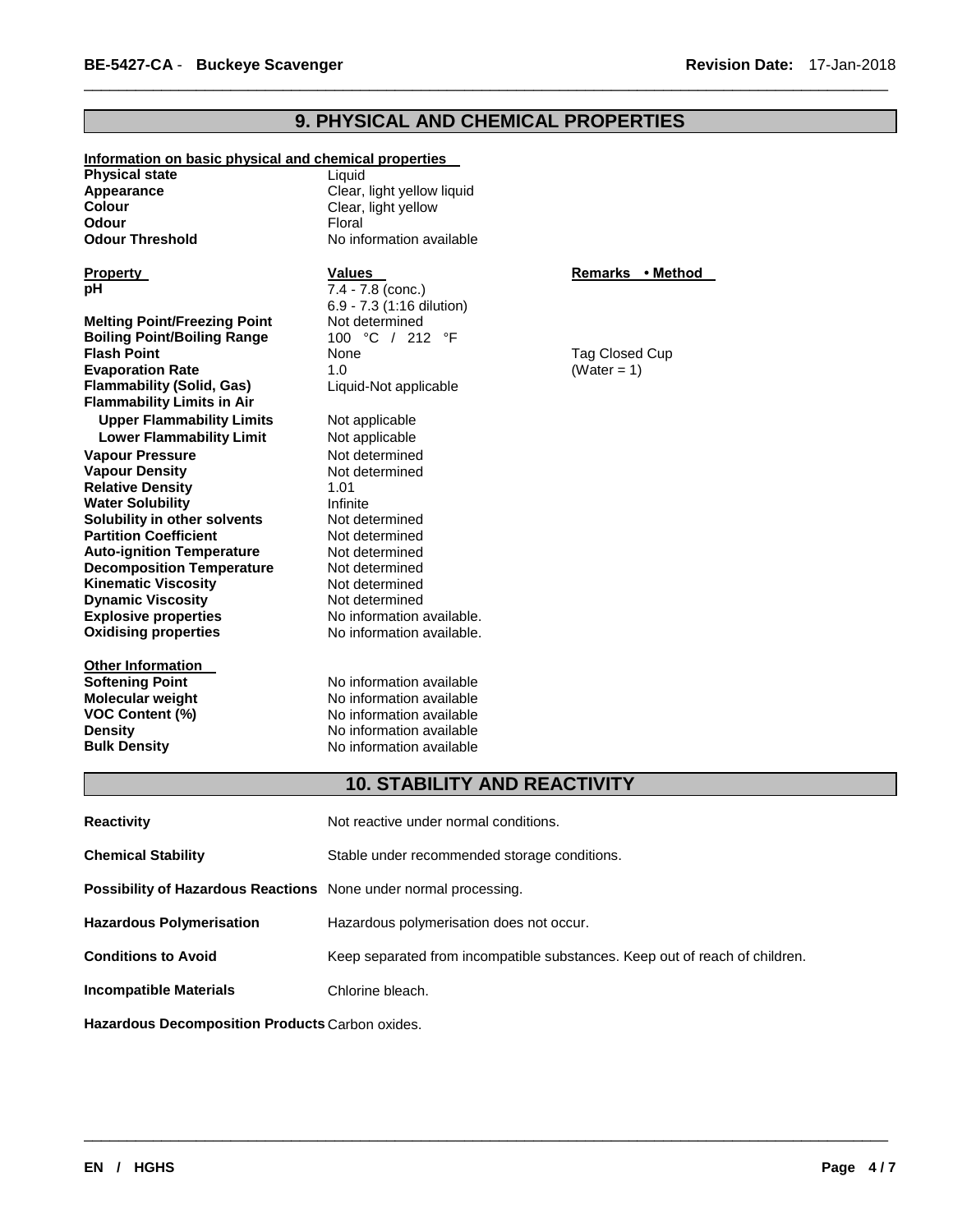# **11. TOXICOLOGICAL INFORMATION**

\_\_\_\_\_\_\_\_\_\_\_\_\_\_\_\_\_\_\_\_\_\_\_\_\_\_\_\_\_\_\_\_\_\_\_\_\_\_\_\_\_\_\_\_\_\_\_\_\_\_\_\_\_\_\_\_\_\_\_\_\_\_\_\_\_\_\_\_\_\_\_\_\_\_\_\_\_\_\_\_\_\_\_\_\_\_\_\_\_\_\_\_\_

### **Information on likely routes of exposure**

| <b>Product Information</b>                                  |                                                                                                                                                                                                          |  |  |  |  |
|-------------------------------------------------------------|----------------------------------------------------------------------------------------------------------------------------------------------------------------------------------------------------------|--|--|--|--|
| Eye contact                                                 | Avoid contact with eyes.                                                                                                                                                                                 |  |  |  |  |
| <b>Skin contact</b>                                         | Avoid contact with skin.                                                                                                                                                                                 |  |  |  |  |
| <b>Inhalation</b>                                           | Avoid breathing vapours or mists.                                                                                                                                                                        |  |  |  |  |
| Ingestion                                                   | Do not ingest.                                                                                                                                                                                           |  |  |  |  |
| Information on physical, chemical and toxicological effects |                                                                                                                                                                                                          |  |  |  |  |
| <b>Symptoms</b>                                             | Please see section 4 of this SDS for symptoms.                                                                                                                                                           |  |  |  |  |
| <b>Numerical measures of toxicity</b><br>Not determined     |                                                                                                                                                                                                          |  |  |  |  |
| <b>Acute Toxicity</b>                                       |                                                                                                                                                                                                          |  |  |  |  |
| Unknown acute toxicity                                      | No information available                                                                                                                                                                                 |  |  |  |  |
| <b>Component Information</b>                                |                                                                                                                                                                                                          |  |  |  |  |
|                                                             | Delayed and immediate effects as well as chronic effects from short and long-term exposure                                                                                                               |  |  |  |  |
| Carcinogenicity                                             | Based on the information provided, this product does not contain any carcinogens or<br>potential carcinogens as listed by OSHA, IARC or NTP.                                                             |  |  |  |  |
|                                                             | <b>12. ECOLOGICAL INFORMATION</b>                                                                                                                                                                        |  |  |  |  |
| <b>Ecotoxicity</b>                                          | The product is not classified as environmentally hazardous. However, this does not exclude<br>the possibility that large or frequent spills can have a harmful or damaging effect on the<br>environment. |  |  |  |  |
| <b>Persistence/Degradability</b>                            | No information available.                                                                                                                                                                                |  |  |  |  |
| <b>Bioaccumulation</b>                                      | No information available.                                                                                                                                                                                |  |  |  |  |
| <b>Other Adverse Effects</b>                                | No information available.                                                                                                                                                                                |  |  |  |  |
|                                                             | <b>13. DISPOSAL CONSIDERATIONS</b>                                                                                                                                                                       |  |  |  |  |

| Waste from residues/unused | Dispose of in accordance with local regulations. Dispose of waste in accordance with |
|----------------------------|--------------------------------------------------------------------------------------|
| products                   | environmental legislation.                                                           |
| Contaminated packaging     | Do not reuse empty containers.                                                       |

\_\_\_\_\_\_\_\_\_\_\_\_\_\_\_\_\_\_\_\_\_\_\_\_\_\_\_\_\_\_\_\_\_\_\_\_\_\_\_\_\_\_\_\_\_\_\_\_\_\_\_\_\_\_\_\_\_\_\_\_\_\_\_\_\_\_\_\_\_\_\_\_\_\_\_\_\_\_\_\_\_\_\_\_\_\_\_\_\_\_\_\_\_

**Waste Treatment Methods**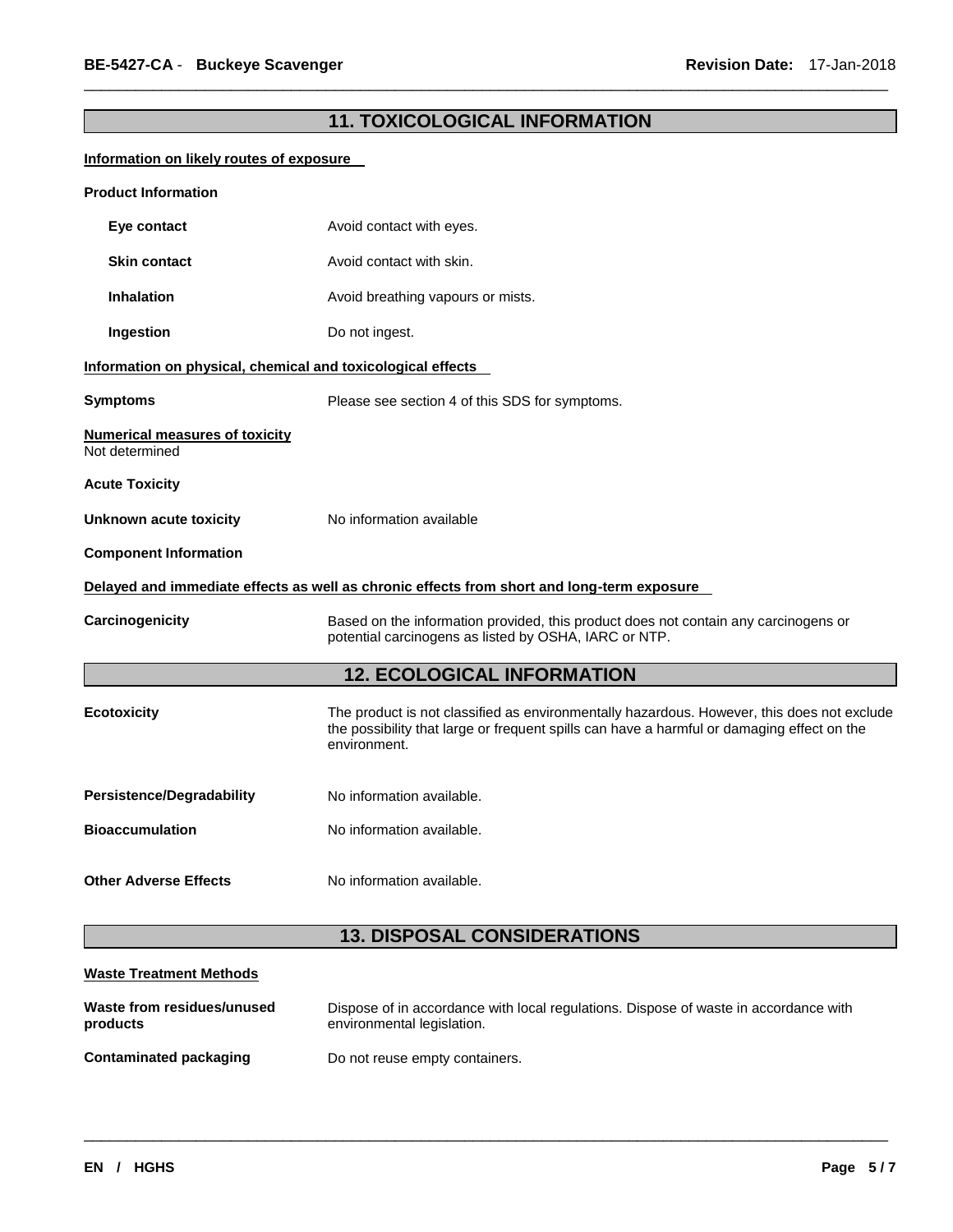### **14. TRANSPORT INFORMATION**

\_\_\_\_\_\_\_\_\_\_\_\_\_\_\_\_\_\_\_\_\_\_\_\_\_\_\_\_\_\_\_\_\_\_\_\_\_\_\_\_\_\_\_\_\_\_\_\_\_\_\_\_\_\_\_\_\_\_\_\_\_\_\_\_\_\_\_\_\_\_\_\_\_\_\_\_\_\_\_\_\_\_\_\_\_\_\_\_\_\_\_\_\_

| Not regulated |
|---------------|
| Not regulated |
| Not regulated |
| Not regulated |
|               |

### **15. REGULATORY INFORMATION**

### **REGULATORY INFORMATION**

#### **International Regulations**

**Ozone-depleting substances (ODS)** Not applicable

**Persistent Organic Pollutants** Not applicable

**Export Notification requirements** Not applicable

#### **International Inventories**

**Legend:** 

**TSCA** - United States Toxic Substances Control Act Section 8(b) Inventory

**DSL/NDSL** - Canadian Domestic Substances List/Non-Domestic Substances List

**EINECS/ELINCS** - European Inventory of Existing Chemical Substances/European List of Notified Chemical Substances

\_\_\_\_\_\_\_\_\_\_\_\_\_\_\_\_\_\_\_\_\_\_\_\_\_\_\_\_\_\_\_\_\_\_\_\_\_\_\_\_\_\_\_\_\_\_\_\_\_\_\_\_\_\_\_\_\_\_\_\_\_\_\_\_\_\_\_\_\_\_\_\_\_\_\_\_\_\_\_\_\_\_\_\_\_\_\_\_\_\_\_\_\_

**ENCS** - Japan Existing and New Chemical Substances

**IECSC** - China Inventory of Existing Chemical Substances

**KECL** - Korean Existing and Evaluated Chemical Substances

**PICCS** - Philippines Inventory of Chemicals and Chemical Substances

**AICS** - Australian Inventory of Chemical Substances